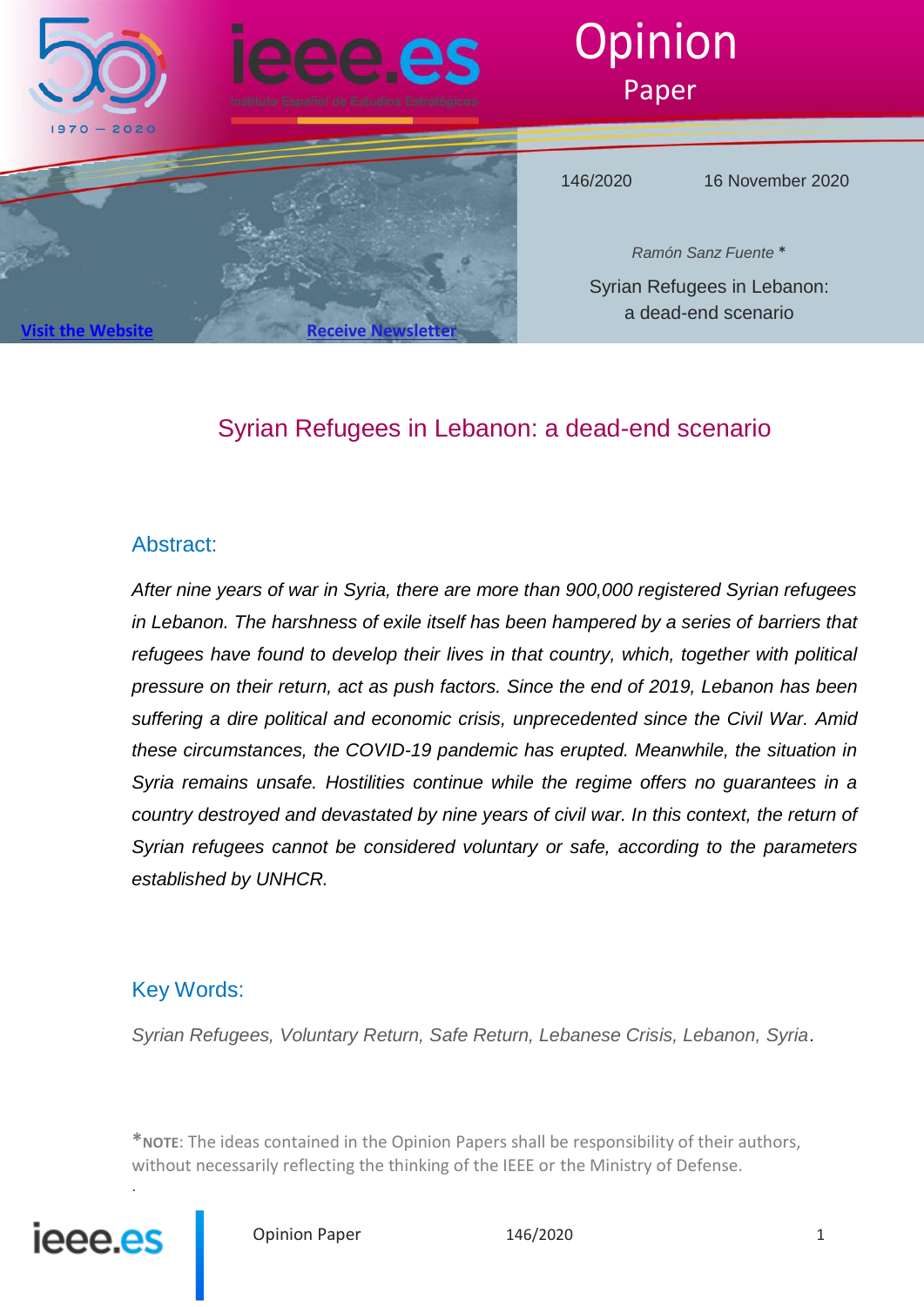

# *Refugiados sirios en Líbano: un escenario sin salidas*

# *Resumen:*

*Después de nueve años de Guerra en Siria, hay alrededor de 900.000 refugiados sirios registrados en Líbano. La dureza del exilio se ha visto incrementada por una serie de barreras que estos refugiados han encontrado para desarrollar su vida en el país y que, junto a presiones políticas por propiciar su retorno lo antes posible, actúan como factores de expulsión. Desde finales de 2019, Líbano se está viendo azotado por una crisis política, económica y social sin precedentes desde la Guerra Civil, en medio de la cual ha irrumpido la pandemia del COVID-19 y sucesos traumáticos como la explosión del 4 de agosto de 2020 en Beirut. Mientras tanto, la situación en Siria sigue sin ser segura. Las hostilidades continúan en algunas zonas del país y no hay garantías, todo ello en un país destruido y devastado por nueve años de guerra. En este contexto, no se puede considerar que el retorno de los refugiados sea voluntario y seguro, conforme a los parámetros establecidos por ACNUR.* 

# *Palabras clave:*

*Refugiados sirios, Retorno Voluntario, Retorno Seguro, Crisis Libanesa, Líbano, Siria.*

### How to quote:

SANZ FUENTE, Ramón. *Syrian Refugees in Lebanon: a dead-end scenario*. Opinion Paper IEEE 146/2020. http://www.ieee.es/Galerias/fichero/docs\_opinion/2020/DIEEEO146\_2020RAMSAN\_refugiados Siria-ENG.pdf y/o enlace bie<sup>3</sup> (accessed on the web day/month/year)

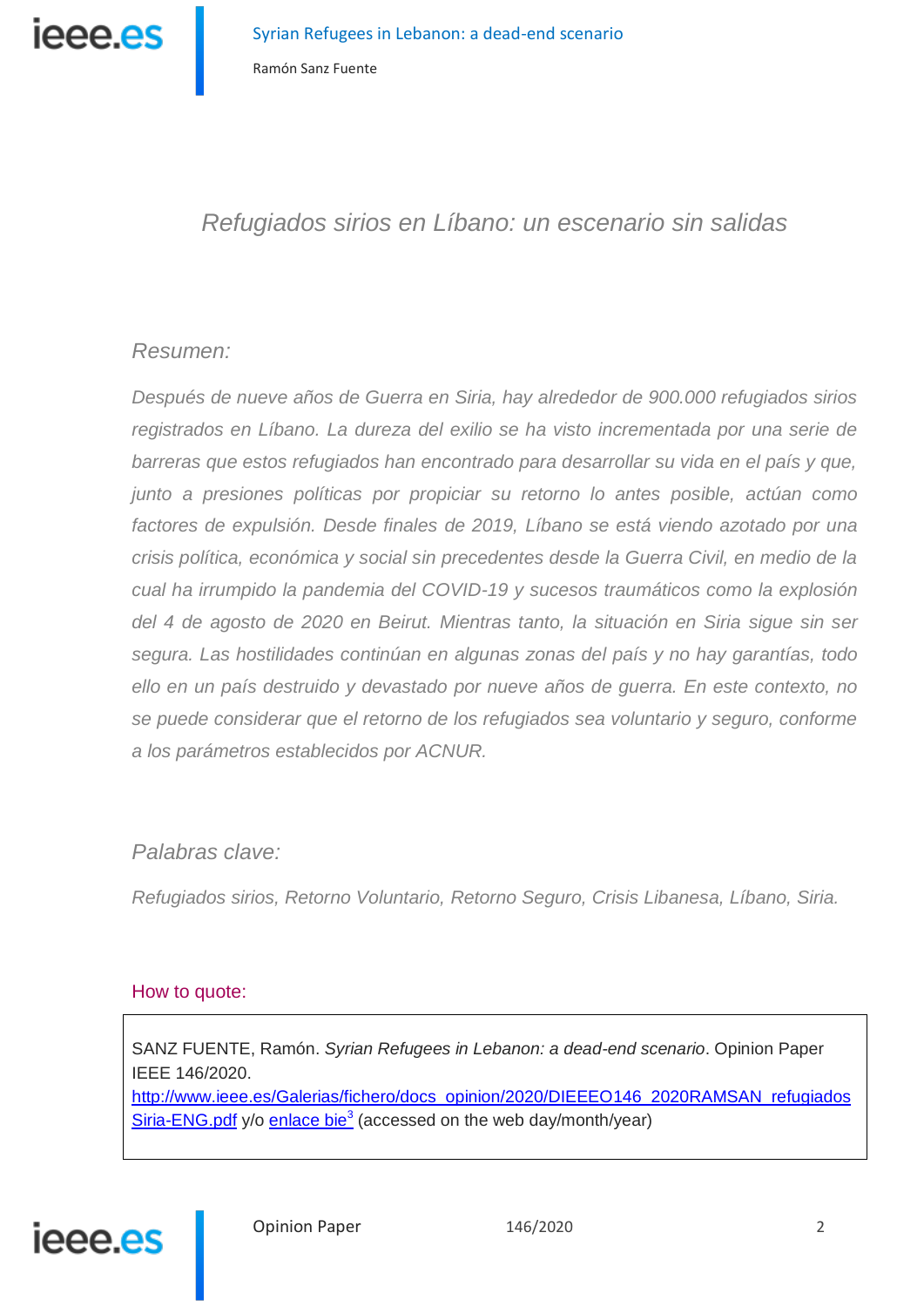

## **Syrian conflict and migration crisis**

In 2011, a popular uprising against Bashar al-Assad was brutally suppressed, leading to the militarization of the revolt and a complex conflict that lasts until today<sup>1</sup>. The intervention of different powers<sup>2</sup> intensified the conflict's intensity and duration, which has already caused 586,100 direct victims<sup>3</sup>. Although the war is still far from over, it is heading towards a victory for al-Assad and his allies: Russia, Iran and Hezbollah<sup>4</sup>, who hold control over most Syrian territory<sup>5</sup>.



**Figure 1: The situation in Syria in 2020**. Source: *Syrian Civil War Map*<sup>6</sup>

<sup>&</sup>lt;sup>6</sup> Syrian Arab Army -al-Assad Government- (in red), Turkish Army and Syrian Interim Government (light blue), Hayat Tahrir el Sham and National Salvation Government (dark green), Kurdish forces of the Syrian Democratic Army (yellow), Syrian Democratic Army and Syrian Arab Army (orange), rebels supported by the United States of America (light green) y Israeli Occupation of the Golan Heights (dark blue).



 $\overline{a}$ <sup>1</sup> ÁLVAREZ OSSORIO, I. "Siria, siete años de oscuridad". Fundación Alternativas, 2018.

 $2$  ORTEGA, A. "Siria: una guerra mundial concentrada". Real Instituto el Cano, 2016.

<sup>&</sup>lt;sup>3</sup> Observatorio Sirio de Derechos Humanos. "Svrian Revolution nine vears on: 586,100 persons killed and millions of Syrians displaced and injured", 14 March 2020.

<sup>4</sup> NÚNEZ VILLAVERDE J.A. "Principio del fin en Siria". Real Instituto el Cano, 2017.

<sup>&</sup>lt;sup>5</sup> European Institute of Peace. "Refugee Return in Syria: Dangers, Security Risks and Information Scarcity", July 2019.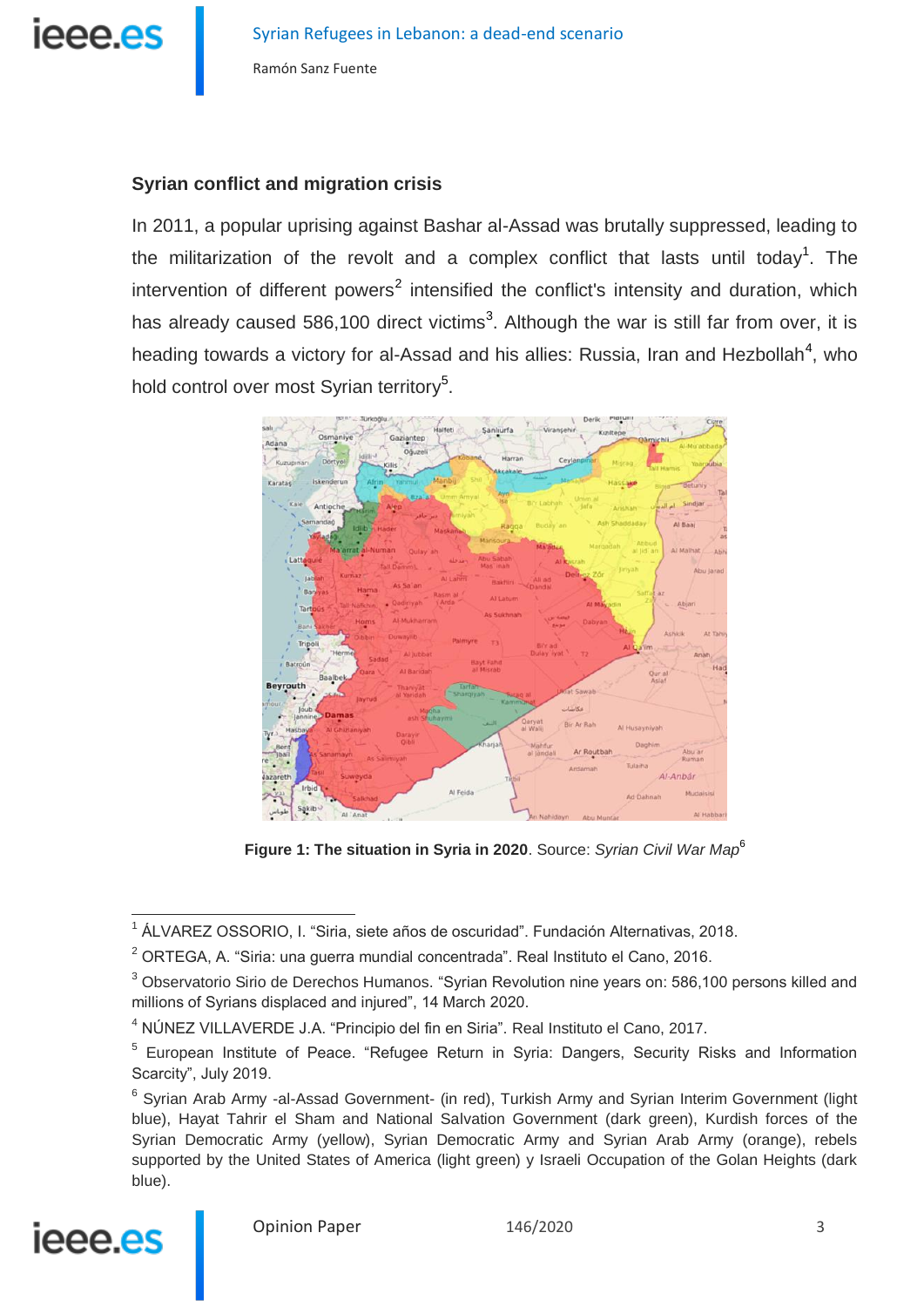Security Council resolution nº2254 proposed a roadmap for an inclusive peace process that would end the conflict. It comprised a political process led by the Syrians themselves as the only sustainable solution, which would lead to a peaceful transition and a constituent process. As recommended by the United Nations, a constituent committee has met in Geneva several times, but no substantial agreement has been reached<sup>7</sup>. While diplomatic efforts to find an inclusive solution are unsuccessful, Russia and Iran struggle to normalize al-Assad as the only possible way out for Syria.

Meanwhile, the conflict has caused what is already the largest migratory crisis in the contemporary world. Almost half of the Syrian population has left their homes. At the beginning of 2020, 6.6 million Syrians were internally displaced, and 5.6 million were refugees, mainly in Turkey, Lebanon and Jordan.

# *Syrian Refugees in Lebanon*

As of May 2020, there were 892,310 registered Syrian refugees<sup>8</sup> in Lebanon. The refugee population lives mainly in urban areas or informal camps in the north and east. By political decision, no formal refugee camps have been established.

The main vulnerabilities this population faces include difficulties in obtaining and renewing legal documentation; the increase in restrictive policies by the Lebanese State and the worsening of relations with host communities; rising inflation; limited access to healthcare; poor housing conditions; economic vulnerability, unemployment and job insecurity; child labor and marriage; as well as the increasing difficulties for the schooling of minors<sup>9</sup>.

<sup>&</sup>lt;sup>9</sup> ACNUR. "Vulnerability Assessment of Syrian Refugees in Lebanon", 2019.



 $\overline{a}$  $^7$  ONU. "Syria: Lack of consensus following face-to-face talks, underscores need for broader process", 20 November 2019.

<sup>&</sup>lt;sup>8</sup> ACNUR. "Lebanon January -March 2020". Operational Update, July 2020.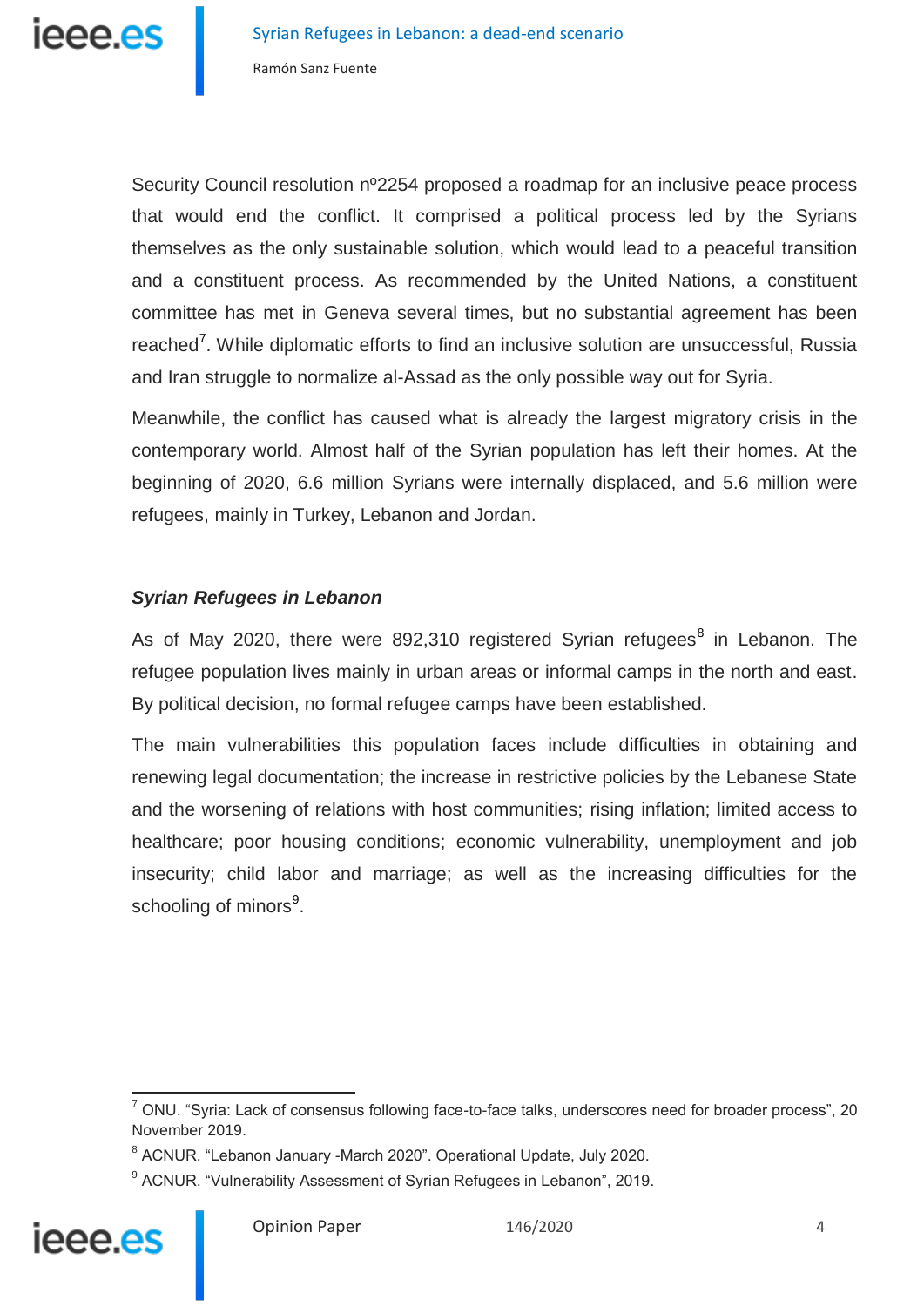



**Figure 2: Syrian refugees in Lebanon**. Source: UNHCR, 2020

# ieee.es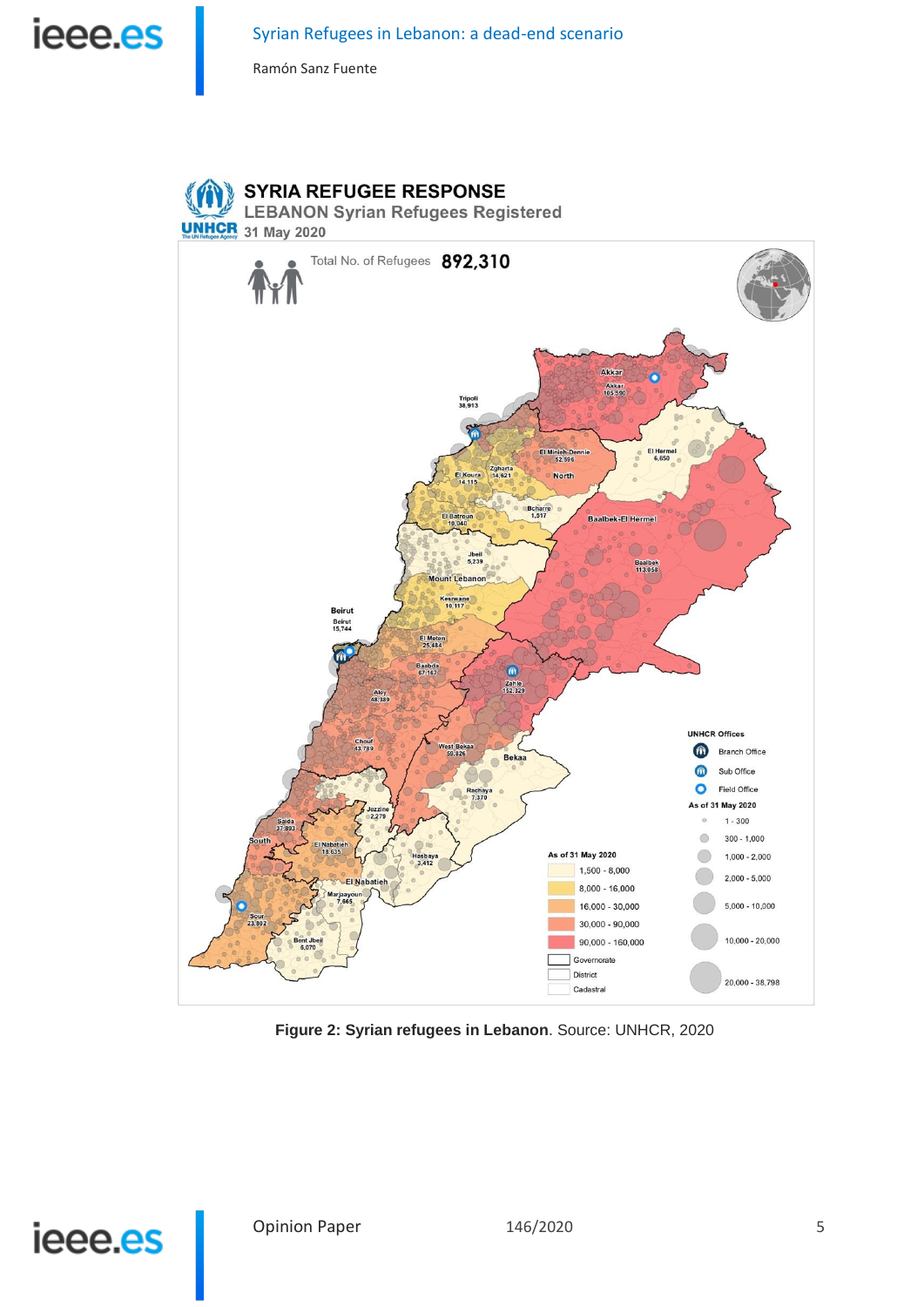

Furthermore, since 2019, Lebanon is experiencing a dire economic, political, social and health crisis, posing a disturbing outlook for the refugee population<sup>10</sup>. Many Syrian refugees find themselves at stake, between two almost impossible options: stay in an increasingly hostile Lebanon or return to Syria.

## **Political and strategic debate on the return to Syria**

As UNHCR states, there are three solutions for refugees: return to the country of origin, integration in the host country, or resettlement in a third country. Between 2011 and 2020, only around 100,000 resettlements have been carried out from Lebanon<sup>11</sup>. Integration seems complicated, given the lack of political and social will, geographical and infrastructure constraints, and the historical memory of the role of Palestinian refugees in the Lebanese Civil War (1975-1990).

According to International Law, the return must be voluntary, safe and dignified. Voluntary return comes from the principle of *non-refoulement*; that is to say: involuntary return would be equivalent to forced transfer. Additionally, it must take place in safety and dignity conditions, as recognized in different United Nations resolutions, the most recent being that of December 19, 2017. The operational framework for returning to Syria<sup>12</sup> proposes several indicators of physical, legal and material security<sup>13</sup> that would guarantee return as by international standards. These would be the significant reduction of hostilities; the presence of guarantees of no-discrimination, arbitrary detention, disappearance, or any retaliation for returnees; amnesty for those who deserted from military service; establishment of effective and accessible mechanisms that facilitate the restitution of property and the corresponding compensation in accordance with international law; as well as the guarantee that UNHCR can monitor the process and the conditions of return.

<sup>13</sup> ACNUR. "Manual de Repatriación Voluntaria: Protección Internacional", 1996.



<sup>&</sup>lt;sup>10</sup> SEWELL, A. "Lebanon's financial crisis hits Syrian refugees hard". The New Humanitarian, 9 January 2020.

 $11$  OIM. "Resettlement Offers a Vital Lifeline to Syrian Refugees", 12 May 2020.

 $12$  ACNUR. "Regional Operational Framework for Refugee Return to Syria", March 2019.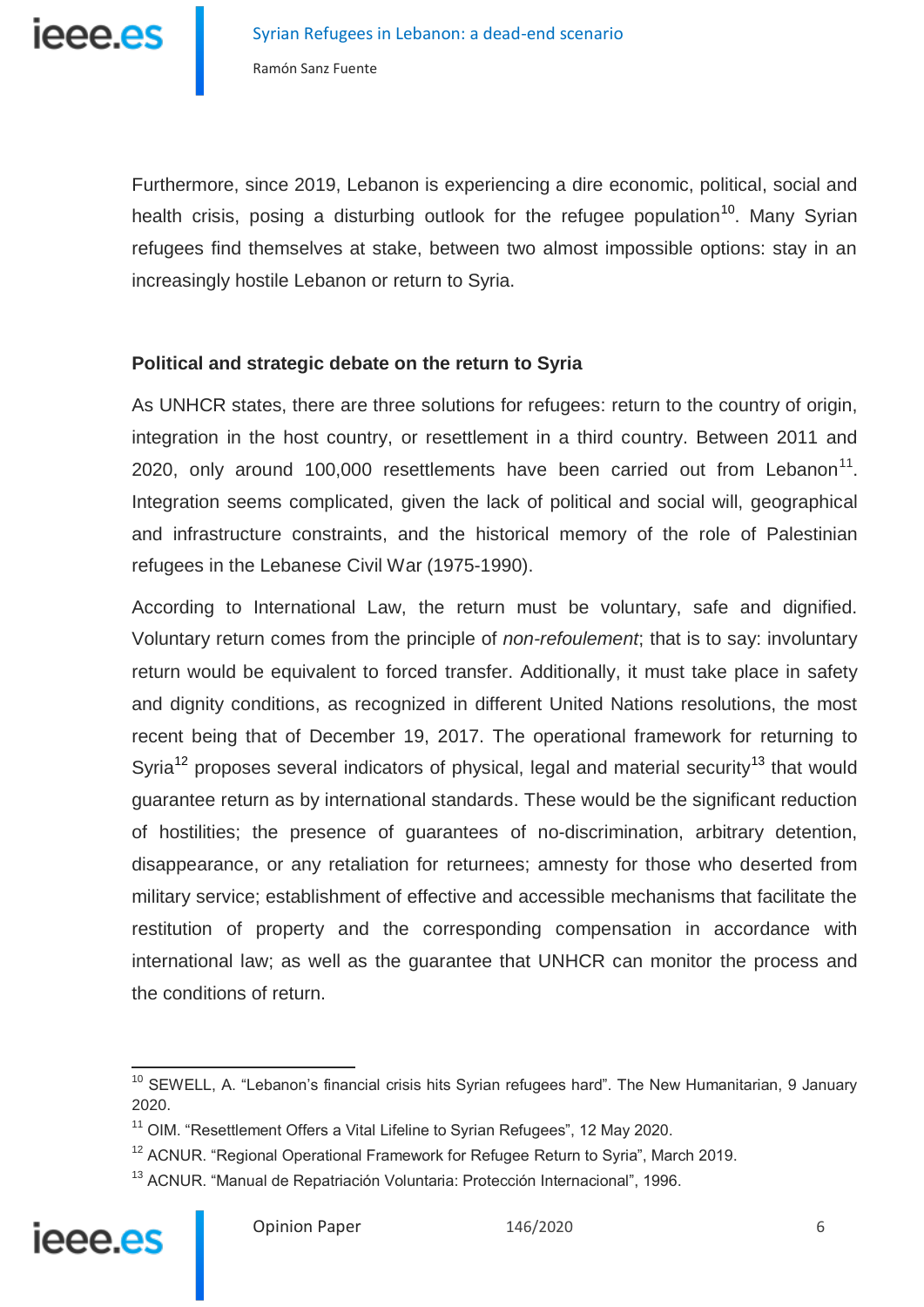

The *International Conference to Support the Future of Syria and the Region* organized by the European Union and the United Nations in 2019 concluded that Syria did not meet the conditions for a safe and dignified return. Besides, the United Nations and the European Union support voluntariness as a *sine qua non*-condition for return. Other stakeholders, however, promote a "safe" return. Russia presented in 2019 an initiative to promote the return of refugees to Syria as a tool to normalize the al-Assad regime before the international community $14$ .

This confrontation also takes place in Lebanese politics<sup>15</sup>. President Michel Aoun and Gebran Bassil, foreign minister between 2014 and January 2020, both from the Free Patriotic Movement, strongly promote the "safe" return of Syrian refugees<sup>16</sup>. Lebanese factions opposed to Iranian and Syrian influence, such as Mustaqbal and the Lebanese Forces, insist that return must be "safe" and "voluntary." Qatar and Saudi Arabia<sup>17</sup> have also rejected the "safe return" notion promoted by Russia since it would normalize and legitimize Al-Assad<sup>18</sup>.

UNHCR (2019) revealed that 75.2% of refugees wanted to return to Syria one day. However, 88% of those in Lebanon did not express interest in returning in the near future. This is mainly due to the lack of security; the lack of opportunities; the lack of a place to live; the impossibility of avoiding military service; limited access to essential goods and services; the fear of being arrested; limited access to education, as well as the absence of a political solution to the conflict<sup>19</sup>. Despite this, more than  $200,000$ refugees have returned to Syria since 2017 $^{20}$ .

 $20$  Amnistia Internacional. "Why are returns of refugees from Lebanon to Syria premature?" 12 June 2019.



<sup>&</sup>lt;sup>14</sup> CHOUCAIR, M. "Moscow's Initiative on Return of Syrian Refugees at Standstill". Asharq al-Awsat, 24 June 2019.

<sup>&</sup>lt;sup>15</sup> ASSI, A. "International Politics of Syrian Refugee Return: The Case of Lebanon". Middle East Institute, 20 August 2019.

 $16$  The New Arab. "Lebanon's President renews calls for return of Syrian refugees". 22 September 2020.

 $17$  Sawa for Development and Aid. "Unpacking Return: Syrian Refugees' Conditions and Concerns", 6 February 2019.

<sup>&</sup>lt;sup>18</sup> ASSI, A. "International Politics of Syrian Refugee Return: The Case of Lebanon". Middle East Institute, 20 August 2019, quoted.p.7.

<sup>&</sup>lt;sup>19</sup> ACNUR. "Fifth Regional Survey on Syrian Refugees' Perceptions and Intentions on Return to Syria. Egypt, Iraq, Lebanon, Jordan", 2019.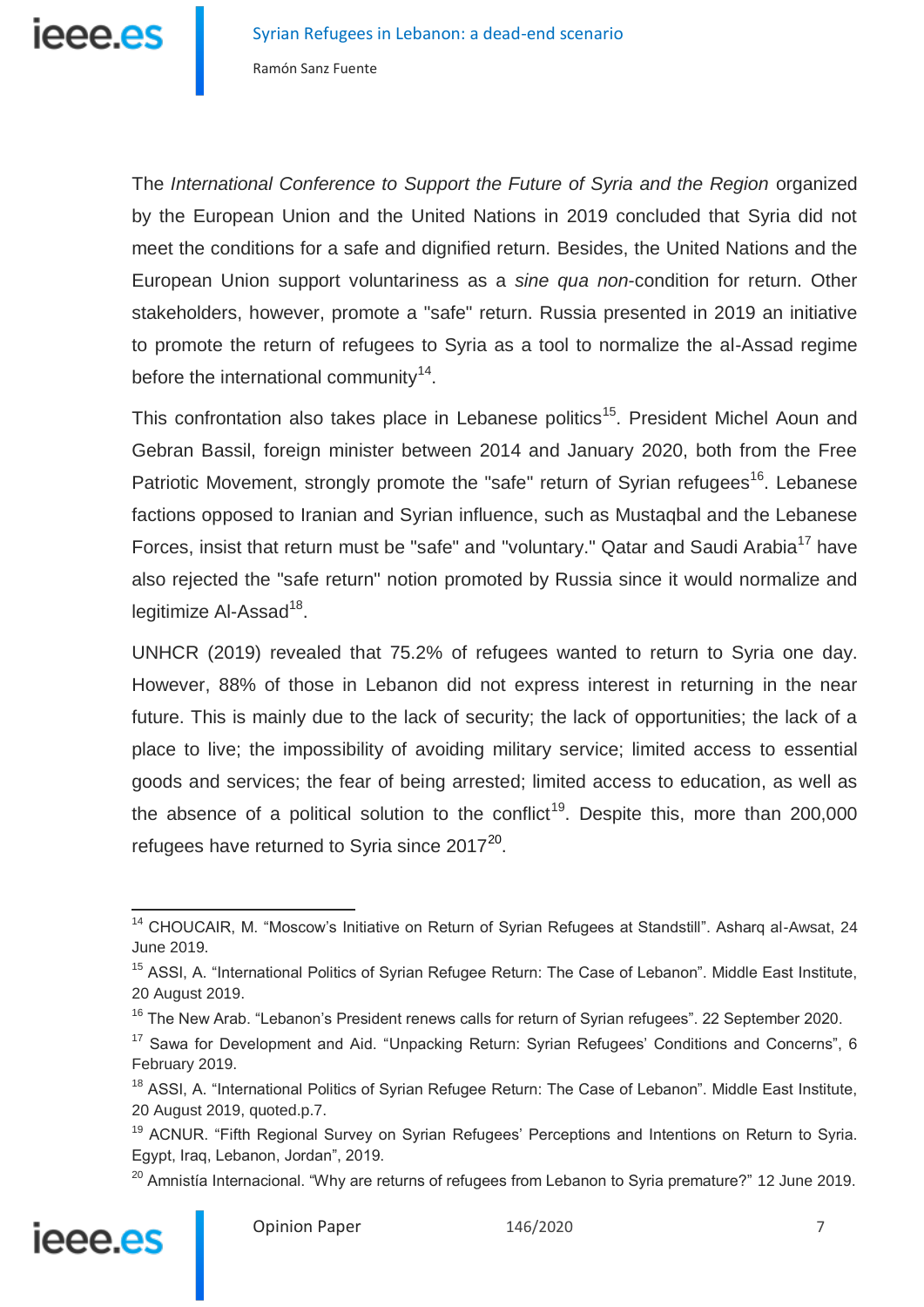

### **Is the return to Syria voluntary and safe?**

The principle of voluntariness must be understood in relation to two variables: the conditions in the country of origin and the situation in the host country<sup>21</sup>. For a return decision to be voluntary, the positive pull factors in Syria must be the fundamental element motivating this decision, at the expense of Lebanon's negative push factors. Likewise, a voluntary decision must rely on information about the conditions in the areas of return, the guarantees regarding their safety and well-being, as well as access to protection mechanisms $^{22}$ . Last but not least, there must be informed knowledge about the policies that affect property ownership<sup>23</sup>.

UNHCR has recently raised concerns about the growing challenges that Syrian refugees face in Lebanon, mainly due to the country's economic crisis and the dire situation<sup>24</sup>. In 2018, different international NGOs expressed their concern about push factors that are promoting premature and unsustainable returns<sup>25</sup>.

# *Push Factors*

Despite the initial opening, the Lebanese government has opted to regulate Syrian refugees' presence in a more restrictive way<sup>26</sup>. In 2014, the government approved a road map to reduce the number of Syrians in the country. The main lines of action consisted of stopping refugees at the border, encouraging them to return, and protecting Lebanese employment<sup>27</sup>. In 2015, the Lebanese General Security stopped renewing

<sup>&</sup>lt;sup>27</sup> ALSHARABATI, C. Y NAMMOUR, J. "Survey on Perceptions of Syrian Refugees in Lebanon". Institut des Sciences Politiques USJ. Beirut, 2015.



Opinion Paper 146/2020 8

j <sup>21</sup> ACNUR. "Manual de Repatriación Voluntaria: Protección Internacional", 1996, quoted.p.6.

<sup>&</sup>lt;sup>22</sup> KEITH, A y SHAWAF, N. "When is return voluntary? Conditions of Assylum in Lebanon." Forced Migration Review n º57, 2018, pp. 62-63.

<sup>&</sup>lt;sup>23</sup> LHIF. "Briefing paper on return of refugees to Syria". Obtained in a LHIF meeting at the NRC headquarters in Beirut, November 2018.

<sup>&</sup>lt;sup>24</sup> ACNUR. "UNHCR concerned at growing anxiety and challenges of refugees in Lebanon", 31 January de 2020.

 $25$  LHIF. "Lebanon Humanitarian INGO Forum. Briefing paper on return of refugees to Syria", 2018, Quoted p.8

<sup>&</sup>lt;sup>26</sup> LENNER, K. y SCHMELTER, S. "Syrian Refugees in Jordan and Lebanon: between Refuge and Ongoing Deprivation?" En IEMED, Mediterranean Yearbook 2016: Mobility and Refugee Crisis in the Mediterranean Dossier.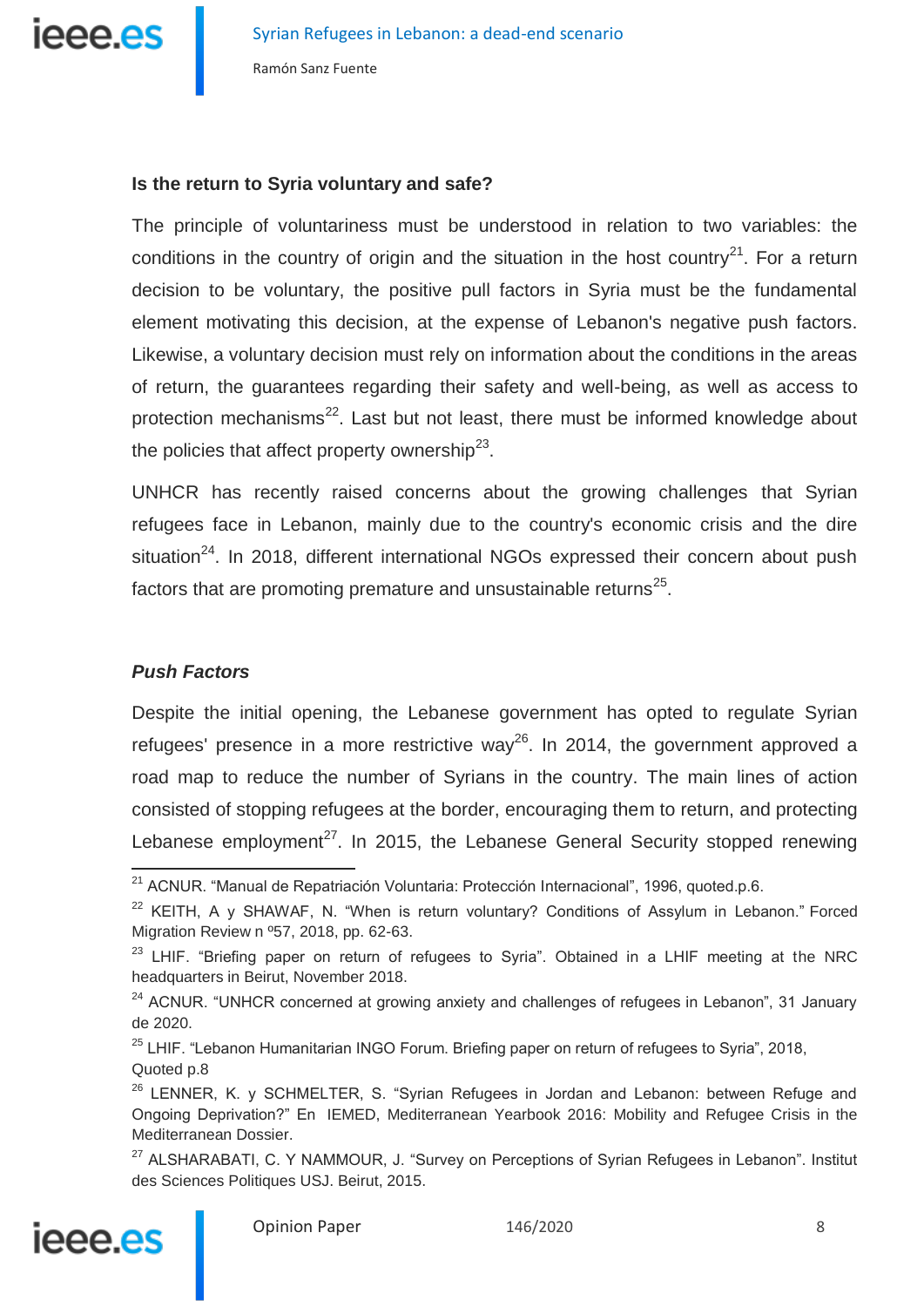

residence permits for Syrians and since then, this procedure has become a real nightmare. In 2017, the percentage of Syrian refugees in an irregular situation raised to 74%<sup>28</sup>. Additionally, Lebanon did not sign the Geneva Convention, despite lacking an Asylum and Refugee law.

Irregularity excludes Syrian refugees from access to guarantees and essential services and makes employment extremely difficult. The implementation of these policies by General Security has normalized practices such as temporary arrests, arbitrary detentions, deportations, and the organization of "voluntary returns," widely condemned by the international community<sup>29</sup>.

One of the direct consequences of this restrictive regulation is job insecurity<sup>30</sup>. The majority of Syrian refugees must work illegally in order to survive $31$ . In 2019. the government carried out a campaign against foreigners' "illegal work,"<sup>32</sup> leaving thousands of Syrians unemployed. Also, between June and December 2019, the government closed more than 1,160 shops exploited by Syrians<sup>33</sup>, which had already been done before<sup>34</sup>. In addition, Lebanon has been experiencing a terrible economic and financial crisis since the end of 2019, which has led to many companies' closure and the rise of unemployment<sup>35</sup>.

<sup>&</sup>lt;sup>35</sup> ABDULSATTAR IBRAHIM, M. Y HAMOU, A. "As the nation defaults, Lebanon turns its back on Syrian refugees". Syria Direct, 10 March 2020.



 $\overline{\phantom{a}}$ 

Opinion Paper 146/2020 9

<sup>&</sup>lt;sup>28</sup> ACNUR. "Vulnerability Assessment of Syrian Refugees in Lebanon", 2019, Quoted .p.4.

 $29$  RAHME, K. "Refugee Protection. Lebanon Country Report", Global Migration: Consequences and Responses, Paper 2020/34, January 2020.

<sup>&</sup>lt;sup>30</sup> TURNER, L. "Explaining the (Non-)Encampment of Syrian Refugees: Security, Class and the Labour Market in Lebanon and Jordan". Mediterranean Politics, nº 20 vol. 3, 2015, pp. 386-404.

<sup>&</sup>lt;sup>31</sup> FAO. "Agricultural Livelihoods and Food Security Impact Assessment and Response Plan for the Syria Crisis in the Neighbouring Countries of Egypt, Iraq, Jordan, Lebanon and Turkey", 2013.

<sup>32</sup> KHODR, Z. "Syrian refugees: Lebanon crackdown on undocumented foreign labour". Al Jazeera, 11 July 2019.

<sup>33</sup> ACNUR. "Measures impacting refugees in Lebanon: Shop closures", June-December 2019, April de 2020.

 $^{34}$  BBC Arabic. "أبنان يغلق محلات تجارية للاجئين سوريين". [Lebanon closes shops of Svrian Regugees], 28 March 2017.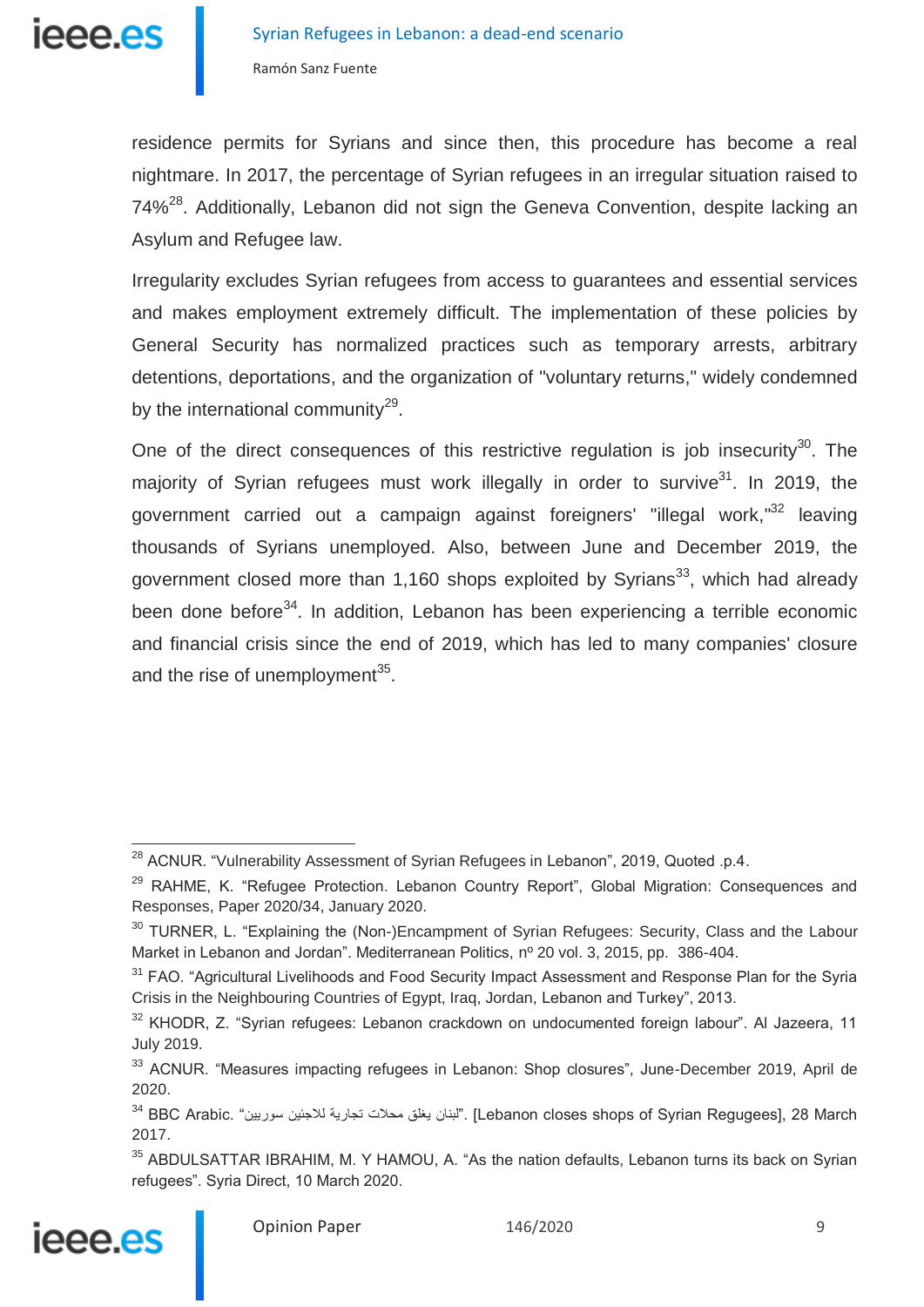

On the other hand, 79% of Syrian refugees feel unsafe in Lebanon<sup>36</sup>. Most of them attribute the insecurity to tensions with the authorities and host communities, arrests and police raids, and the lack of documentation. Some organizations have also denounced dozens of arbitrary detentions, tortures and abuses, which in some cases led to deportation to Syria<sup>37</sup>.

Before the outbreak of the revolution in October 2019, most Lebanese pointed Syrians as the cause of many problems in Lebanon, blaming them for taking away their jobs and increasing the crime rate<sup>38</sup>. Some ministers significantly promoted this discourse in the government<sup>39</sup>. Since then, there have been numerous violent demonstrations in front of companies that employ foreigners<sup>40</sup>, mainly Syrians<sup>41</sup>. In this context, many Syrian refugees' daily life is marked by fear, intimidation, despair, and the lack of protection from the Lebanese state. This climate of insecurity forces many families to consider returning<sup>42</sup>.

Housing is another main push factor. 43% of Syrian families borrow money to pay rent, or they do not pay it and go into debt. Besides, UNHCR has reported the eviction of 4,409 Syrian refugees in 2019, 51% of which were justified for "environmental" reasons<sup>43</sup>, in a country where public management of waste goes through incineration or landfilling. On the other hand, housing conditions are poor. According to UN-Habitat,

<sup>&</sup>lt;sup>43</sup> ACNUR. "Collective evictions and eviction notices. Report covering January-December 2019", 2020.



j  $36$  SHAWAF, N. y EL ASMAR, F. "We're not there yet. Voices of refugees from Syria in Lebanon". Oxfam International, 2017.

<sup>&</sup>lt;sup>37</sup> Violations Documentation Center in Syria. "Syrians in Lebanon : Between Arbitrary Arrest and Unjust Jurisdiction", 2020.

<sup>&</sup>lt;sup>38</sup> GABRIEL, E. "Lebanese are Tired of Hosting Syrian Refugees. The Washington Institute for Near East Policy", 2019.

<sup>&</sup>lt;sup>39</sup> Euro-Mediterranean Human Rights Monitor. "Growing racism towards refugees in Lebanon alarms of wide scale violence", 13 June 2019.

<sup>:</sup>Lebanon [.."لبنان: حملة لـ"مكافحة العمالة الأجنبية غير الشرعية" تؤجج مظاهرات وتوترات بمختلف المناطق" .Info Migrants <sup>40</sup> canpaign of fight against the work of ilegal foreign crowned with demonstrations and tensions in different regions], 17 June 2019.

<sup>&</sup>lt;sup>41</sup> Al Jazeera. "مظاهرة ضد السوريين بلبنان.. وباسيل: لن نسمح ببقائهم" .Al Jazeera Al <sup>41</sup> Al A Bassil: we will not allow them to stay], 15 de Junio 2019.

<sup>&</sup>lt;sup>42</sup> Amnistía Internacional. "Lebanon: Wave of hostility exposes hollowness of claims that Syrian refugee returns are voluntary", 12 June 2019.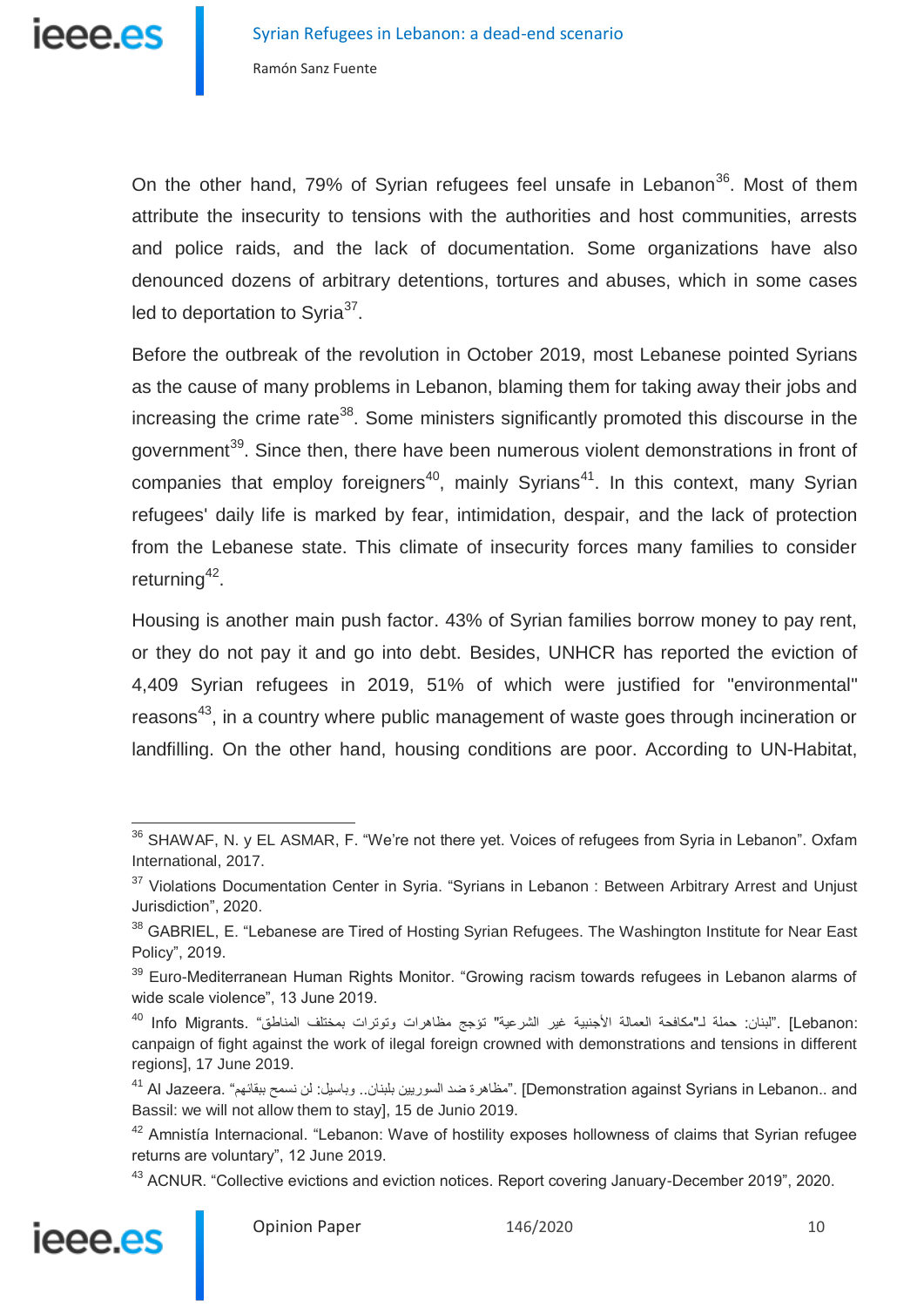

73% of refugees live in residential buildings. Of these, 57% are overcrowded, and 40% are below humanitarian standards<sup>44</sup>.

The rest of Syrian refugees live in informal settlements, mainly in the Bekaa Valley and in Akkar, where 40% of tents are dangerous or do not meet the minimum humanitarian conditions<sup>45</sup>. The extreme vulnerability of these settlements is especially evident in winter. In 2019, the storm "Norma" affected 151 camps in Akkar and Bekaa<sup>46</sup>, leaving 11,000 refugees homeless and putting more than 70,000 at risk<sup>47</sup>. Another problem in winter is the limited access to fuel. In many cases, refugees burn garbage or other toxic substances to keep warm<sup>48</sup>. The last push factor on Syrian families is access to education. Since 2018-2019, the Lebanese Ministry of Education has limited the schooling of Syrian children, justifying it by a budget mismatch of 30 million dollars due to donors' non-payment<sup>49</sup>.

All these circumstances put high pressure on Syrian refugees. In this context, many feel that return is the only alternative. As of October 2019, before the outbreak of the protests and the economic, financial, political, and health crises plunging Lebanon into the abyss.

### *The 2019-2020 Lebanese crisis*

On October 17, 2019, massive protests broke out throughout Lebanon. Participants demonstrated against the corruption of the political class, causing Saad al-Hariri's government's resignation and unleashing a social and political crisis unprecedented since the Civil War. Many of these protesters sympathized with Syrian refugees<sup>50</sup>.

<sup>&</sup>lt;sup>50</sup> SURPRENANT, A. « Les réfugiés syriens au Liban partagés face au mouvement social ». Orient XXI, November 2019.



 $\overline{a}$ <sup>44</sup> ACNUR. "Vulnerability Assessment of Syrian Refugees in Lebanon", 2019, quoted p.4.

 $45$  NRC.  $470,000$  refugees at risk after heavy snow and floods", 10 January 2019.

<sup>46</sup> Acción Contra el Hambre. "Winter weather worsens conditions for Syrian Refugees", 15 January 2019.

<sup>47</sup> ACNUR. "Norma Storm: Situation Report", 9 January 2019.

<sup>&</sup>lt;sup>48</sup> Al Jazeera. "Syrian refugees in Lebanon, Jordan try to stay warm", 12 January 2019.

<sup>49</sup> Human Rights Watch. "Lebanon: Stalled Effort to Get Syrian Children in School", 2018.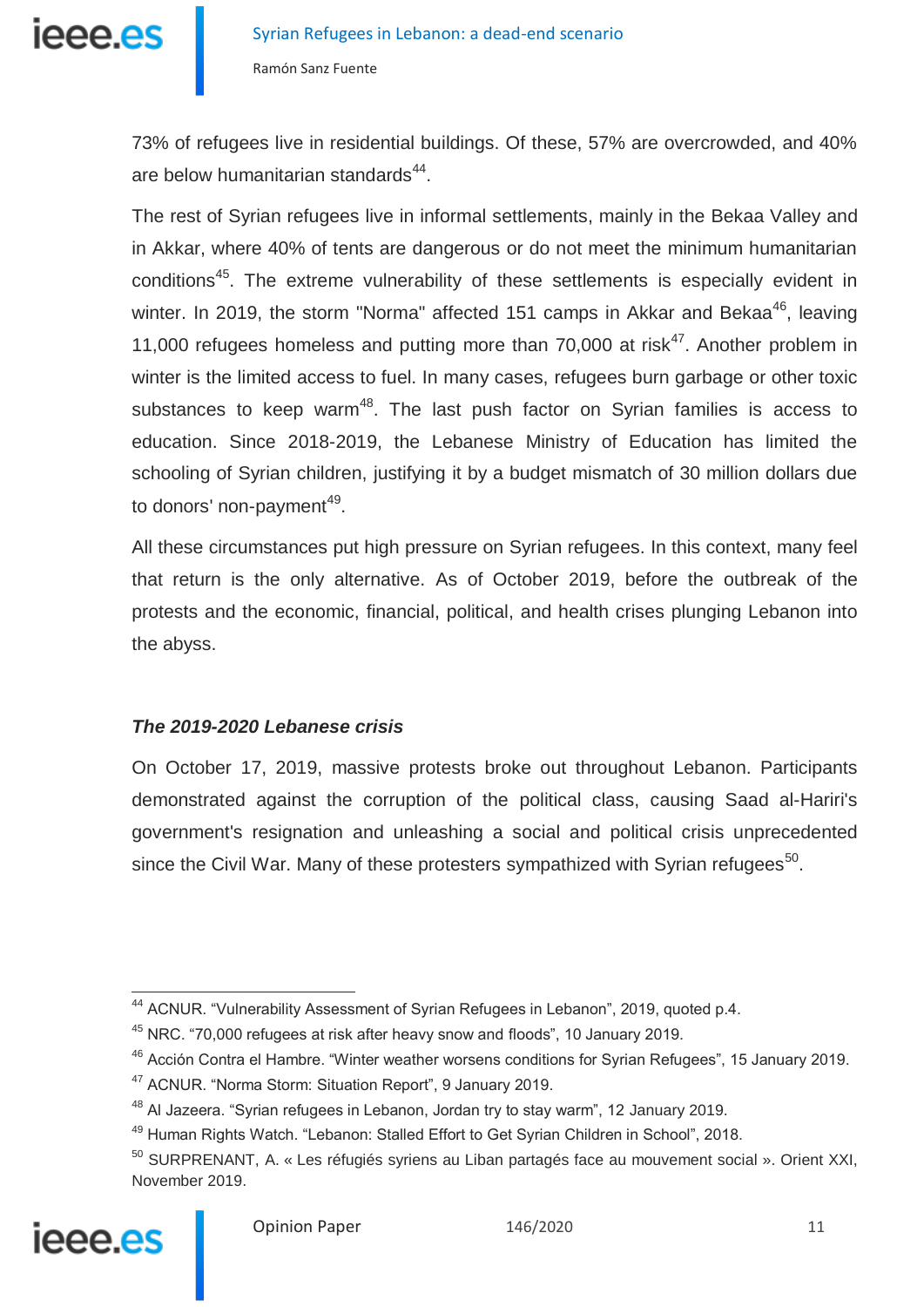The economic crisis, which many saw coming, showed up in November 2019 when the Lebanese pound broke its historical parity with the US dollar  $(1 \text{ USD} = 1,508 \text{ LL})$ . However, the authorities have maintained the official exchange rate. Consequently, a black currency market has emerged, while real prices have risen, and the real value of money has plummeted. Banks reacted by introducing harsh capital control measures. Since then, many businesses have been closed, and thousands of jobs have been destroyed<sup>51</sup>. In this context, one of the most vulnerable populations are Syrian refugees, but not only. The World Bank has warned that about half of the Lebanese households now live below the poverty line<sup>52</sup>.

Amid this crisis, the COVID-19 pandemic broke out. The refugee population is one of the most vulnerable groups<sup>53</sup>, given the overcrowded conditions and limited access to healthcare<sup>54</sup>. Furthermore, many of the measures taken at the local level are discriminatory against Syrians<sup>55</sup>. On the other hand, the pandemic crisis is causing a reduction in cooperation programs worldwide, which in the medium term can have disastrous consequences for the permanence of Syrian refugees in Lebanon<sup>56</sup>. In Beirut, the Syrian embassy announced at the end of April 2020 that it would help refugee families return to Syria<sup>57</sup>.

Meanwhile, the economic situation continues to deteriorate. The Lebanese pound's real value has plummeted to  $1USD = 10,000LL$  in July 2020, which means that the prices of essential goods, rent, or medicine have increased eight times<sup>58</sup>. Inflation and the loss of thousands of jobs have been painting a terrifying picture of hunger and despair, not only

<sup>58</sup> WFP. "Minimum expenditure basket for Syrian Refugees in Lebanon", March 2020.



<sup>&</sup>lt;sup>51</sup> CHAKER, J. "The Lebanese Economic Crisis 101". Jadaliyya, 23 March 2020

 $52$  Al Jazeera. "COVID-19: Almost half of Lebanon now lives below poverty line", 1 April 2020.

<sup>53</sup> SANCHA, N. "Coronavirus en Líbano y Siria". Conference in Casa Árabe, Madrid, 22 April 2020.Retrieved from: t.ly/BgoA (Consulted online on 20/10/2020).

<sup>&</sup>lt;sup>54</sup> Action on Armed Violence. "Syrian refugee access to healthcare in Lebanon", 12 March 2020.

<sup>55</sup> Human Rights Watch. "Lebanon: Refugees at Risk in COVID-19 Response", 2 April 2020.

<sup>56</sup> SOUCHAIR, J. "Coronavirus en Líbano y Siria", Conference in Casa Árabe, Madrid, 22 April 2020. Retrieved from: t.ly/thh0 (Consulted online on 20/10/2020).

 $^{57}$  Syria News."السفارة السورية في بيروت تفتح باب عودة السوريين بشروط في ظل أزمة "كورونا".News Syria News " Beirut opens the door to the return of syrians under conditions], 23 April 2020.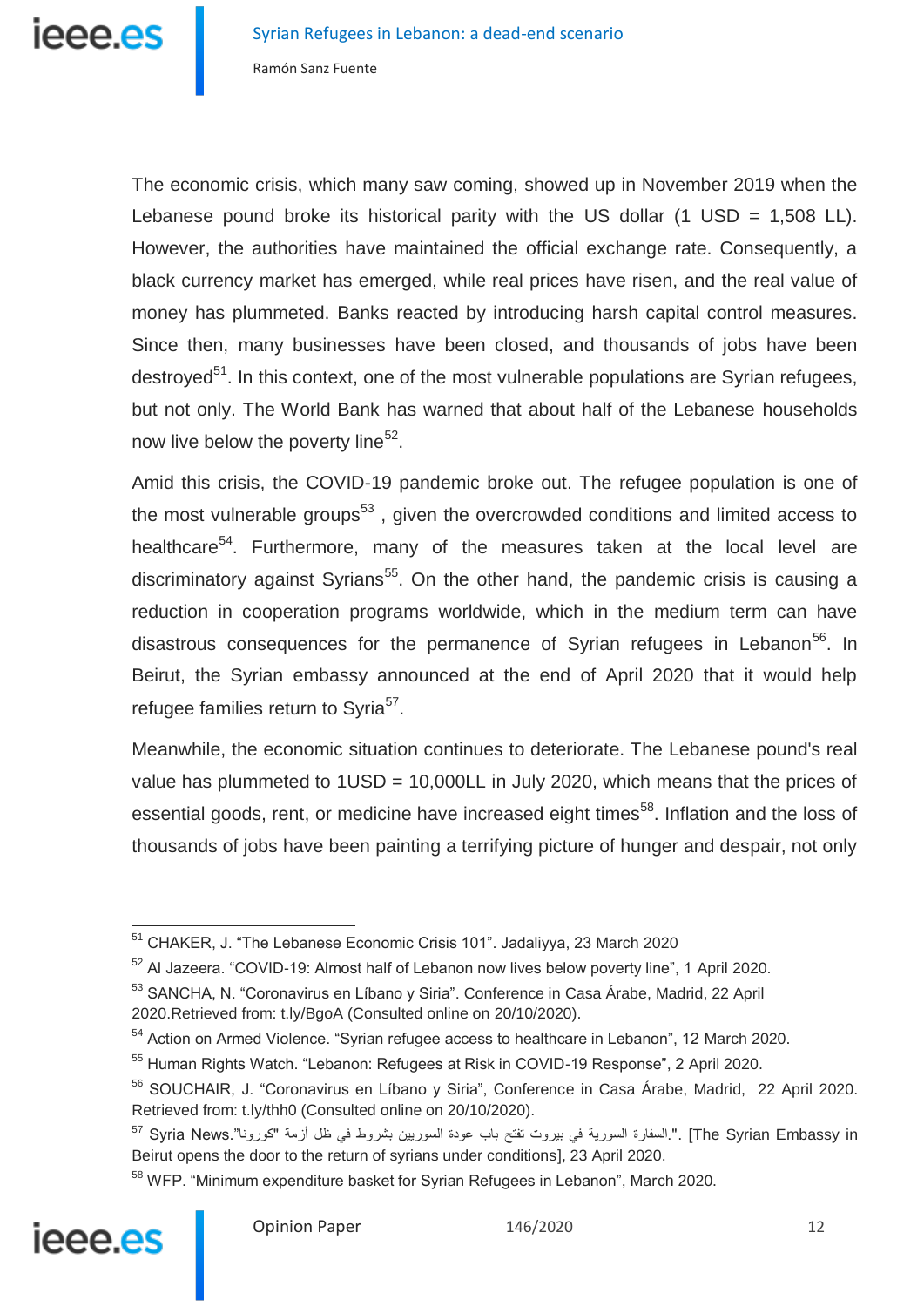

for refugees but also for most Lebanese population. Since May, thousands of people have taken the streets despite the curfew, to which the army has responded forcefully<sup>59</sup>.

When nothing could get worse, 2,750 tons of ammonium nitrate stored in Beirut's port detonated on August 4, causing a vast and violent explosion in the heart of the city. The blast killed more than 190 people, injured thousands, and left more than 300,000 in homelessness. The explosion devastated a large part of the surrounding neighborhoods, formerly important commercial and leisure areas of the capital. This event has been a severe blow to the country's already delicate economic, political, humanitarian and emotional situation. The causes of the explosion and the reason why such explosive material was there are still under investigation.

After the explosion, thousands of Lebanese took to the streets, demanding accountability and causing Hassan Diab's government's resignation. After unsuccessful attempts to form an independent government to tackle the crisis and unblock international aid's arrival, the Lebanese parliament has tasked Saad al-Hariri with forming a new government, a year after his resignation<sup>60</sup>. It is still too early to determine the full extent of this crisis, but what is clear is that Lebanon has long since ceased to be a safe shelter for Syrian refugees.

As the entire world faces the pandemic, Lebanon is also facing one of the worst crises in its history. These circumstances are bringing about premature returns of Syrian refugees<sup>61</sup>, forced by the worsening conditions and government policies, all of that clouded by the lack of information on actual conditions in Syria.

### *Physical Security*

Physical security is the first concern of Syrians when deciding to return<sup>62</sup>. At the beginning of 2020, clashes in several parts of the country have left 2,500 victims and

<sup>&</sup>lt;sup>62</sup> ACNUR. "Fifth Regional Survey on Syrian Refugees' Perceptions and Intentions on Return to Syria. Egypt, Iraq, Lebanon, Jordan", 2019, quoted .p.8



j

<sup>&</sup>lt;sup>59</sup> HRW. "Lebanon's Protests are Far from Over", 27 April 2020.

<sup>&</sup>lt;sup>60</sup> MENESES, R. "Saad Hariri, designado primer ministro del Líbano un año después de dimitir. El Mundo, 22 October 2020.

 $61$  MARKS, J. "Why Syrian refugees are at risk of a forced return to Syria". The Washington Post, 13 February 2019.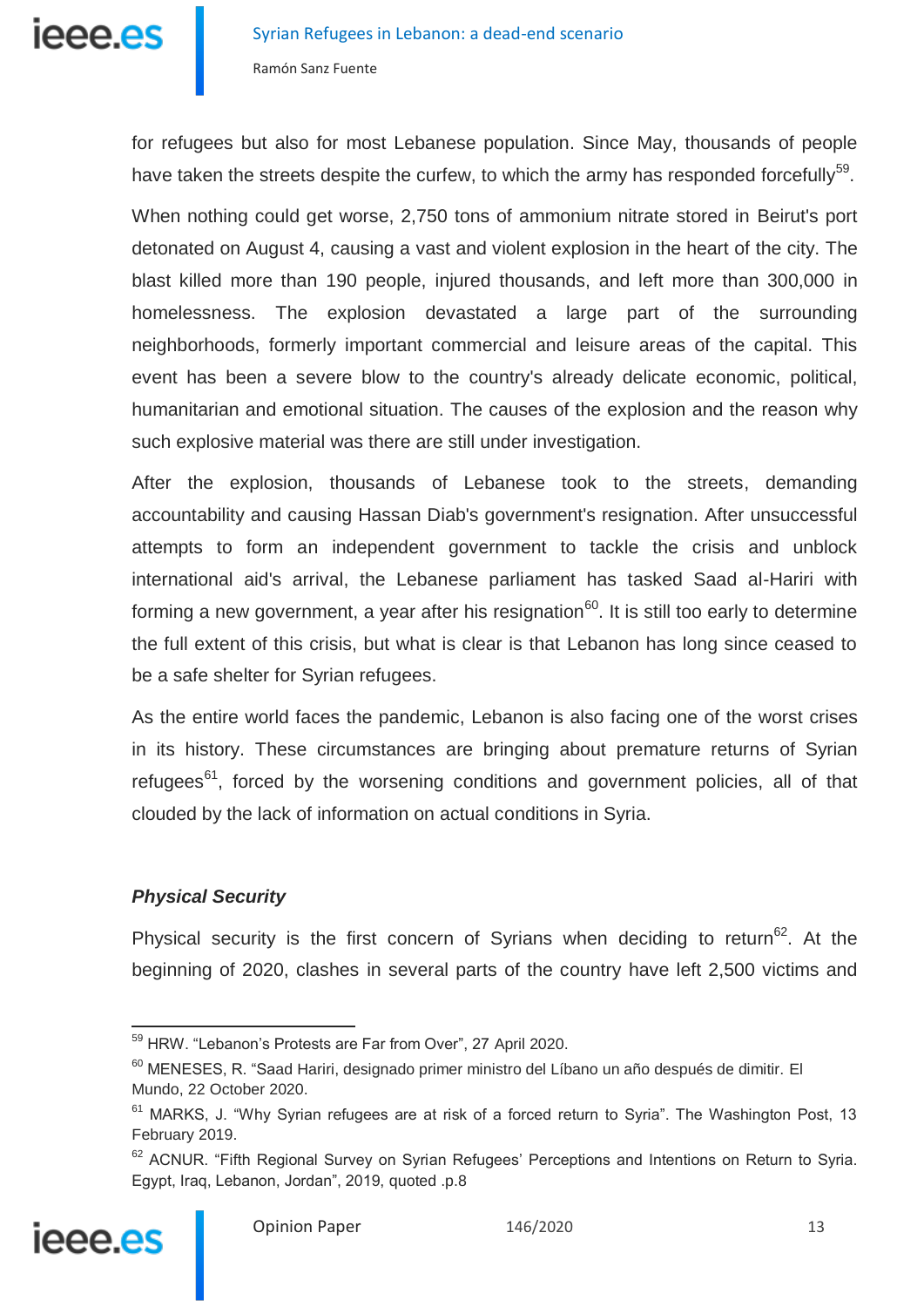

displaced half a million<sup>63</sup>. The UN warned in March of forced displacement and violations against civilians<sup>64</sup>. Nevertheless, what makes a safe return more difficult is the absence of security guarantees for returnees.

UNHCR and the Independent International Commission of Inquiry have accused the forces involved in the conflict of perpetrating war crimes, indiscriminate attacks against civilians, medical facilities and medical personnel<sup>65</sup>. The al-Assad government has not guaranteed that it will not act against its own population and the few ones offered in local reconciliation agreements are not being fulfilled $^{66}$ . However, the lack of guarantees is not limited exclusively to government forces. Independent investigations also point to human rights violations by armed opposition groups, some of which continue to control territories, such as Hayat Tahrir As-Sham, and the Free Syrian Army<sup>67</sup>. Equally important are the many barriers that UN agencies face to access areas of Syria and monitor the field, which is an essential condition of safe return.

Furthermore, since the 1970s, the Syrian regime has used enforced disappearance as an intimidating practice to silence any opposition. Around 117,000 people have been arrested or disappeared between 2011 and 2016, most of them at the regime's hands $^{68}$ . In 2018, after Bashar al-Assad invited Syrians to return, the Air Force Intelligence Chief said publicly that "*a Syria with 10 million trustworthy people (…) was better than a Syria with 30 million of vandals. (…) Syria will not accept the presence of cancer cells, and they will be destroyed immediately*." At the same meeting, he said that he would filter the returnees to keep "*the good ones*" and "*use*" them<sup>69</sup>.

<sup>69</sup> EL-SADANY, M. "When Assad asks Syrians to come home, here's what he really means". The Hill, 16 August 2018.



 $\overline{\phantom{a}}$  $63$  OCHA Syria. "Recent Developments in Northwest Syria Situation Report Nº 10", 12 Marcb 2020.

 $64$  OHCHR. "UN Comission of Inquiry on Syria : Unprecedented levels of displacement and dire conditions for civilians in the Syrian Arab Republic", 2 March 2020.

<sup>&</sup>lt;sup>65</sup> ACNUR. "International Protection Considerations with Regard to People Fleeing the Syrian Arab Republic, Update V", November 2017.

<sup>&</sup>lt;sup>66</sup> European Institute of Peace. "Refugee Return in Syria: Dangers, Security Risks and Information Scarcity", July 2019. Quoted.p.3

<sup>&</sup>lt;sup>67</sup> ACNUR. "International Protection Considerations with Regard to People Fleeing the Syrian Arab Republic. Update V", November 2017, quoted p.14

<sup>&</sup>lt;sup>68</sup> Dawlaty y WND, Women Now for Development, "Shadows of the Disappeared", 13 de November 2018.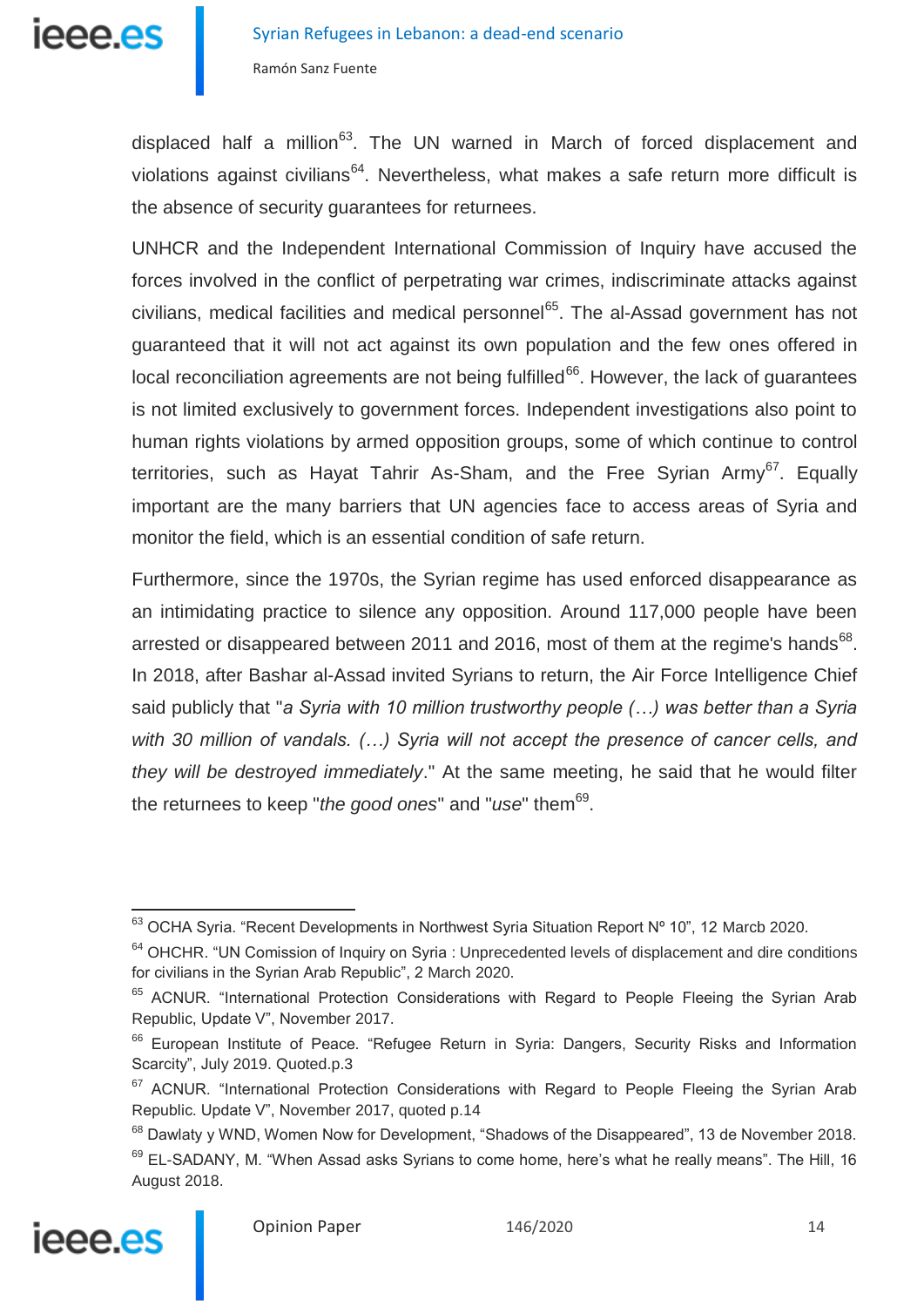

The returnees are forced to interact with the security forces, and arrests are taking place<sup>70</sup>. Being detained in Syria carries a very high risk of disappearing or being tortured<sup>71</sup>. Also, the security forces are using many returnees to obtain information and recruit new "local informants" to contribute to the regime's system of social control. These arrests affect more young men in age for military service; people who practice professions considered "risky"; those who sought asylum; or those who have relatives in areas like Idleb or Rif Halab<sup>72</sup>.

There are independent studies carried out with the returned population in governmentcontrolled areas, in which 60% of the interviewed are looking for ways to leave again, mainly due to insecurity and fear of being arrested<sup>73</sup>. To sum up, the perception of the risks of being arrested or disappeared, the ongoing conflict, the lack of guarantees, and the lack of access to information, instill a fear that dissuades many families from returning to Syria.<sup>74</sup>

#### *Legal Security*

The Syrian government has issued no guarantees that it will not discriminate against returnees. In fact, in matters such as property recovery, the government approved Law No. 10 of 2018. According to this law, authorities can modify urban development areas' designation, establishing a limited time to claim property. This law is discriminatory towards those out of the country, and its application is arbitrary. Half of the property records were destroyed during the war; before the conflict, only 50% of the lands were registered. Besides, 70% of the refugees lack legal documentation, making it even more difficult for them to prove their ownership<sup>75</sup>.

<sup>75</sup> NRC. "Syrian refugee's documentation crisis", 26 January 2017.



 $70$  European Institute of Peace. "Refugee Return in Syria: Dangers, Security Risks and Information Scarcity", July 2019. Quoted p.3

 $71$  OHCHR. "UN Comission of Inquiry on Syria : Unprecedented levels of displacement and dire conditions for civilians in the Syrian Arab Republic", 2 March 2020, quoted p.14

<sup>&</sup>lt;sup>72</sup> European Institute of Peace. "Refugee Return in Syria: Dangers, Security Risks and Information Scarcity", July 2019. Quoted p.3.

<sup>&</sup>lt;sup>73</sup> SACD. "Vegeance, Repression and Fear: Reality behind Assad's Promises to Displaced Syrians", 13 October 2019.

<sup>&</sup>lt;sup>74</sup> CORNISH, C. Y KHATTAB, A. "Climate of fear deters Syrian refugees from returning home". Financial Times, 14 July 2019.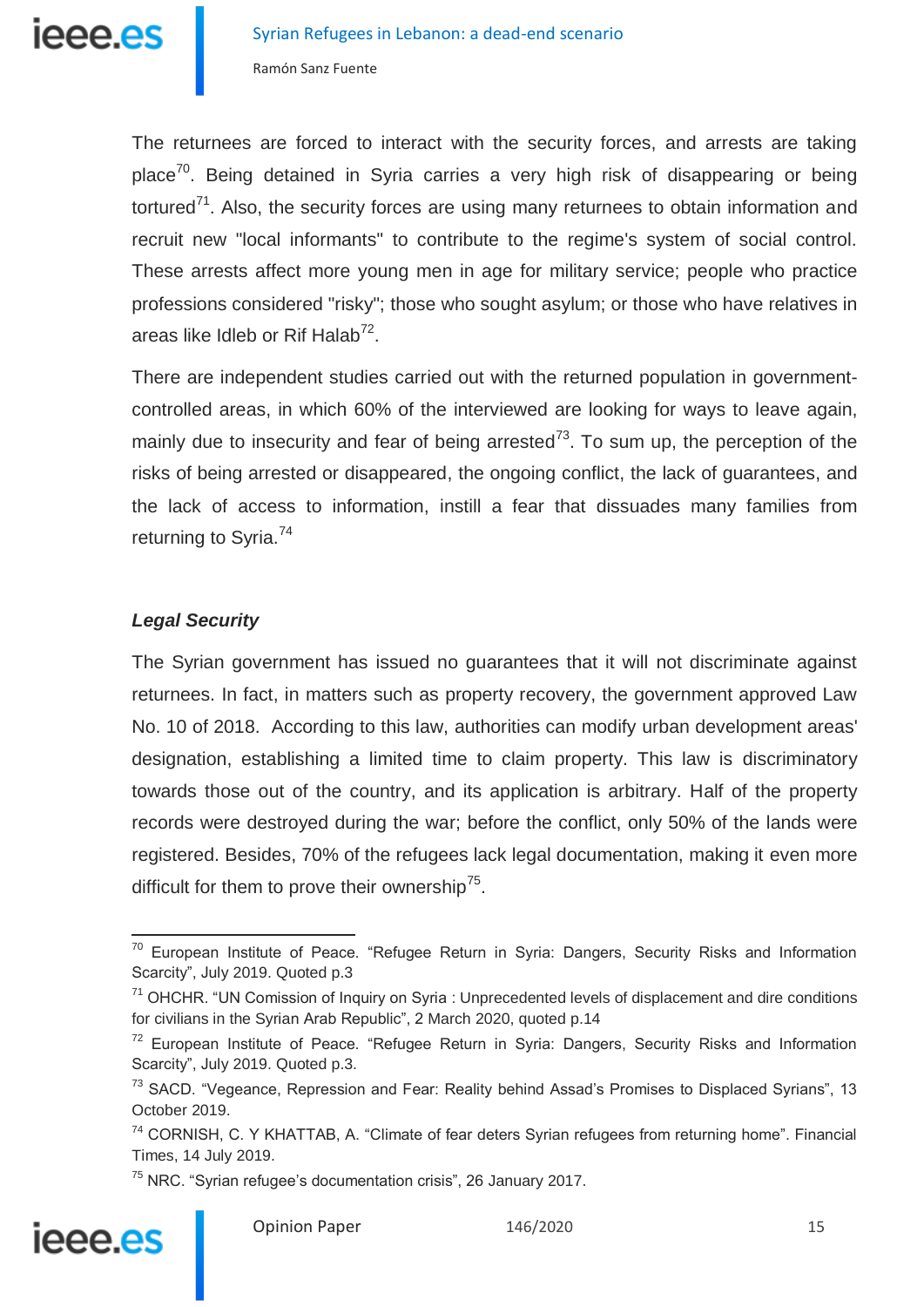The government declared a general amnesty for desertion cases and evasion from military service by Decree No. 18/2018, giving a period of six months to report to the military detachment in their constituency. However, this amnesty does not mean that those who take advantage of it are not called up to do military service later. Also, the military authorities are still carrying out arrests at the border as well as imposing sanctions, prison sentences and even disappearances $^{76}$ .

### *Material Security*

Syria is going through a massive crisis, devastated and ravaged by nine years of civil war. The World Bank estimates that losses between 2011 and 2016 are \$ 226 billion<sup>77</sup>, four times its GDP. In March 2019, the United Nations estimated that 83% of the population lived below the poverty line, a context that has recently worsened due to sanctions and the crisis in Lebanon, the "economic lung of Syria"<sup>78</sup>. A 2018 study found that many of the recently returned refugees acknowledged that the situation in their communities of origin was worse than they expected $^{79}$ .

On the other hand, the COVID-19 pandemic has aggravated the crisis $^{80}$ , considering that both the government and the groups that control the territory lack the means to deal with the pandemic<sup>81</sup>. Just before it exploded, 53 health facilities suspended their services due to the clashes<sup>82</sup>.

In a nutshell, Syria's situation does not seem to offer an environment of material security that would favor return. This scenario, together with the lack of guarantees, poses a rather complicated panorama that makes it impossible to consider the return of refugees to Syria according to the parameters established by UNHCR.

<sup>&</sup>lt;sup>82</sup> WHO. "Northwest Syria: WHO raises alarm as more than 50 health facilities are forced to cease operations amid mass displacement and hostilities", 3 February 2020.



 $\overline{a}$  $76$  European Institute of Peace. "Refugee Return in Syria: Dangers, Security Risks and Information Scarcity", July 2019. Quoted p.3.

<sup>77</sup> World Bank. "Growth after War in Syria", August 2019.

 $78$  BARNES-DACEY, J. "Society max: How Europe can help Syrians survive Assad and coronavirus". European Council on Foreign Relations, 21 April 2020.

<sup>&</sup>lt;sup>79</sup> Impact Initiatives. "Picking up the Pieces: realities of return and reintegration in North-East Syria", 2018.

<sup>80</sup> SANCHA, N. "La pandemia agrava la crisis en la devastada Siria". El País, 12 May 2020.

<sup>&</sup>lt;sup>81</sup> Violations Documentation Center in Syria. "In World Health Day, Syria is unable to respond to COVID-19 with the current health situation", 7 April 2020.